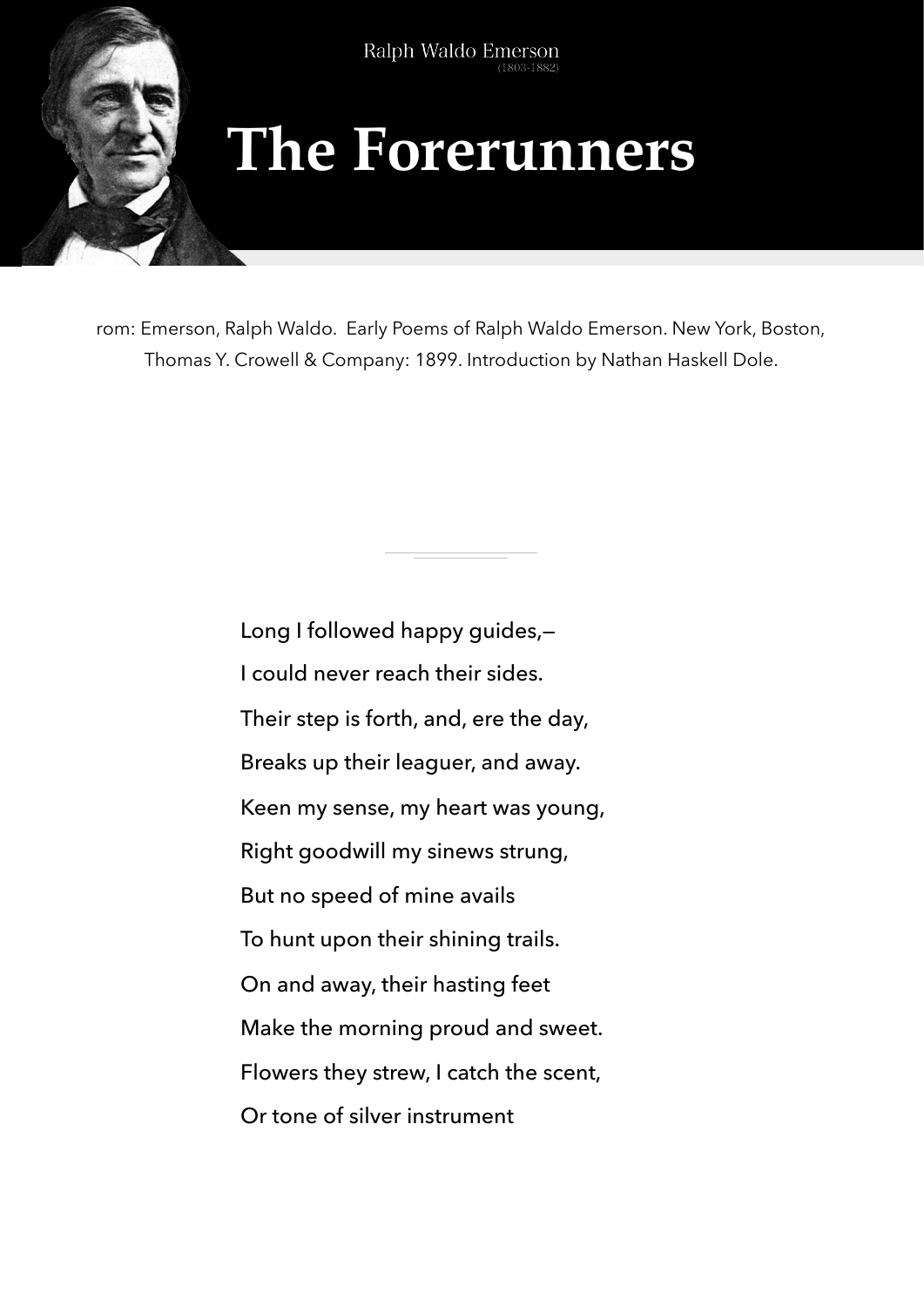Leaves on the wind melodious trace, Yet I could never see their face. On eastern hills I see their smokes Mixed with mist by distant lochs. I meet many travellers Who the road had surely kept,— They saw not my fine revellers,— These had crossed them while they slept. Some had heard their fair report In the country or the court. Fleetest couriers alive Never yet could once arrive, As they went or they returned, At the house where these sojourned. Sometimes their strong speed they slacken, Though they are not overtaken: In sleep, their jubilant troop is near, I tuneful voices overhear, It may be in wood or waste,— At unawares 'tis come and passed. Their near camp my spirit knows By signs gracious as rainbows. I thenceforward and long after